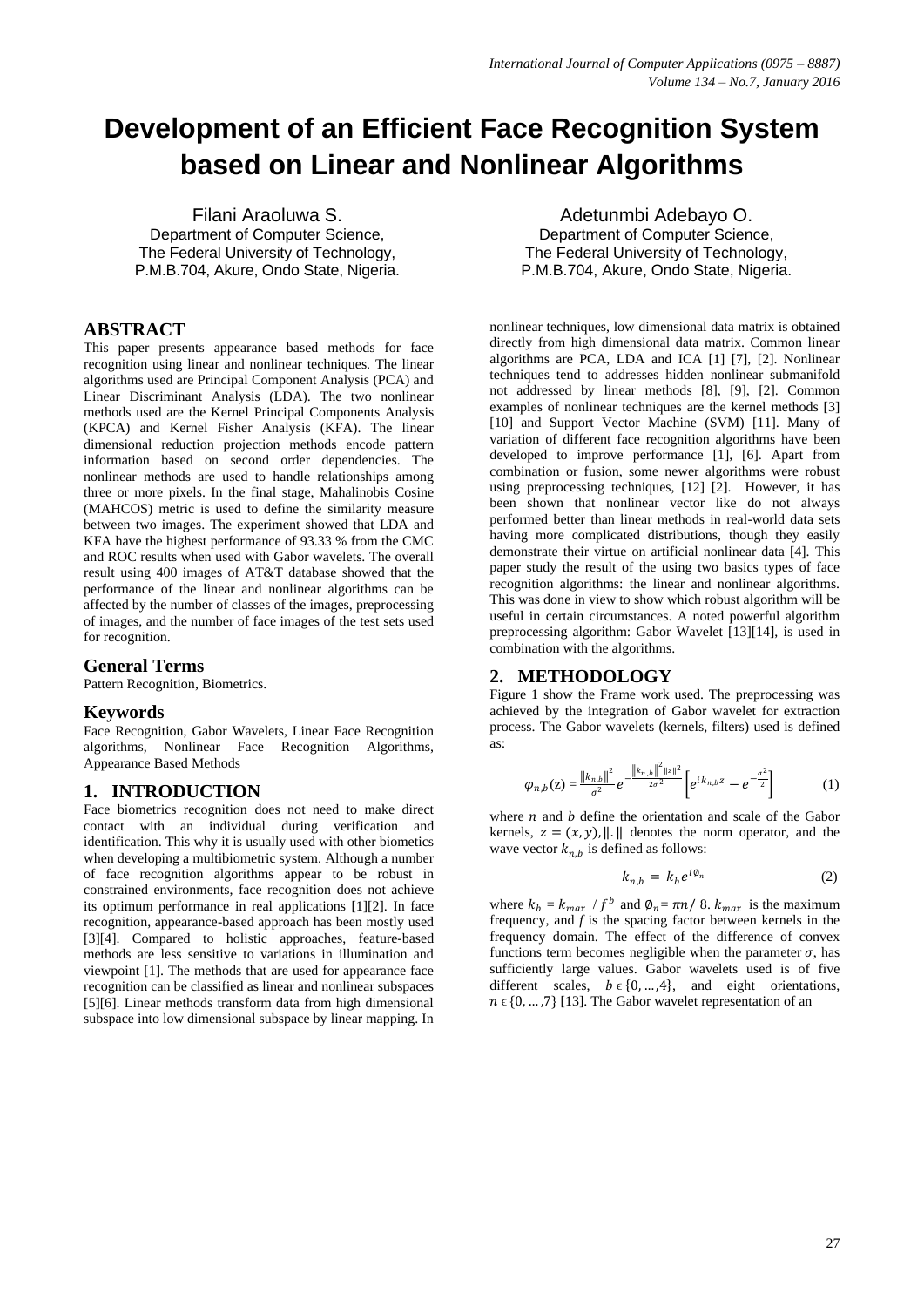

**Fig.1. The System Frame Work**

(7)

image is the convolution of the image as defined by (1). Let *I*(*x,y*) be the gray-level distribution of an image, the convolution of image *I* is defined as:

$$
O_{n,b}(z) = I(z) * \varphi_{n,b}(z) \tag{3}
$$

where the following counts  $z = (x, y)$ ,  $*$  denotes the convolution operator, and  $O_{n,b}$  (z) is the convolution result corresponding to the Gabor kernel at orientation  $n$  and scale . Which produce the set

$$
S = \left\{ O_{n,b}(z) : n \in \{0, ..., 7\}, b \in \{0, ..., 4\} \right\}
$$
 (4)

Equation (4) forms the Gabor wavelet representation of the image *I* (*z*). For better result, all the representation results are concatenated and an augmented feature vector *X* is derived by downsampling [12], [14]. Before the matching, the preprocessed probe images are projected onto the same subspace as the preprocessed gallery images using a similar algorithms. The test image projection is then compared to stored gallery projections by using Mahalanobis Cosine distance metric. The dataset are from the AT&T face database. The first three samples are selected for training, the next four samples were preserved as the test set, the remaining samples were used as the evaluating set. The algorithms used are described in the next section.

# **2.1 Principal Component Analysis (PCA***)*

PCA is used to find a *t*-dimensional subspace whose basis vector correspond to the maximum variance, where  $(t \le v)$ , The basic vectors are defined as eigenvectors of the scatter matrix  $V_T$  is defined as

$$
\sum_{i=1}^{M} (x_i - \mu) . (x_i - \mu)^T
$$
 (5)

where  $\mu$  is the mean of all *M* images in the training set or the mean face,  $T$  is the transpose of its properties and  $\mathcal{X}_i$  is the *i*th image with its columns concatenated in a vector. The Principal components of t eigenvectors are t largest eigenvalues [7].

## **2.2 Linear Discriminant Analysis (LDA)**

It considers for all samples of all classes, the between-class scatter matrix  $S_R$  and the within-class scatter matrix  $S_W$  which are defined by

$$
S_B = \sum_{i=1}^{c} M_i (x_i - \mu) (x_i - \mu)^T
$$
 (6)

where  $M_i$  is the number of training samples in class  $i$ ,  $c$  is the number of distinct classes,  $\mu_i$  is the mean vector of samples belonging to class  $i$  and  $X_i$  represents the set of samples belonging to class *i* with  $x_k$  being the *k*–th image of that class. *T* is the transpose of its properties.  $S_B$  represents the scatter of features around the overall mean for all face classes and  $S_W$ represents the scatter of features around the mean of each face class. The goal is to maximize the ratio  $\frac{\det|S_B|}{|S_w|}$  [10]. This ratio is maximized when the column vectors of the projection matric  $(W_{LDA})$  are the eigenvectors of  $Sw^{-1}.S_B$ . In order to prevent  $S_w$  to become

(7) 
$$
S_W = \sum_{i=1}^{c} \sum_{x_k \in X_i} (x_i - \mu_i) . (x_i - \mu_i)^T
$$

singular, PCA is used as a preprocessing step to get:  $W_{opt}^T =$  $W_{LDA}^T W_{PCA}^T$  [7].

# **2.3 Kernel Principal Component Analysis (KPCA)**

By considering the set of image samples  $X_k$ ,  $x_k = [x_{k_1}, ..., x_{k_n}]^T \in R^n$ (8)

Kernel PCA projects each vector x from the input space,  $R^n$ , to a high dimensional feature space,  $R^f$ , by a nonlinear mapping function:  $\Phi: R^n \to R^f$ ,  $f > n$ . PCA process is then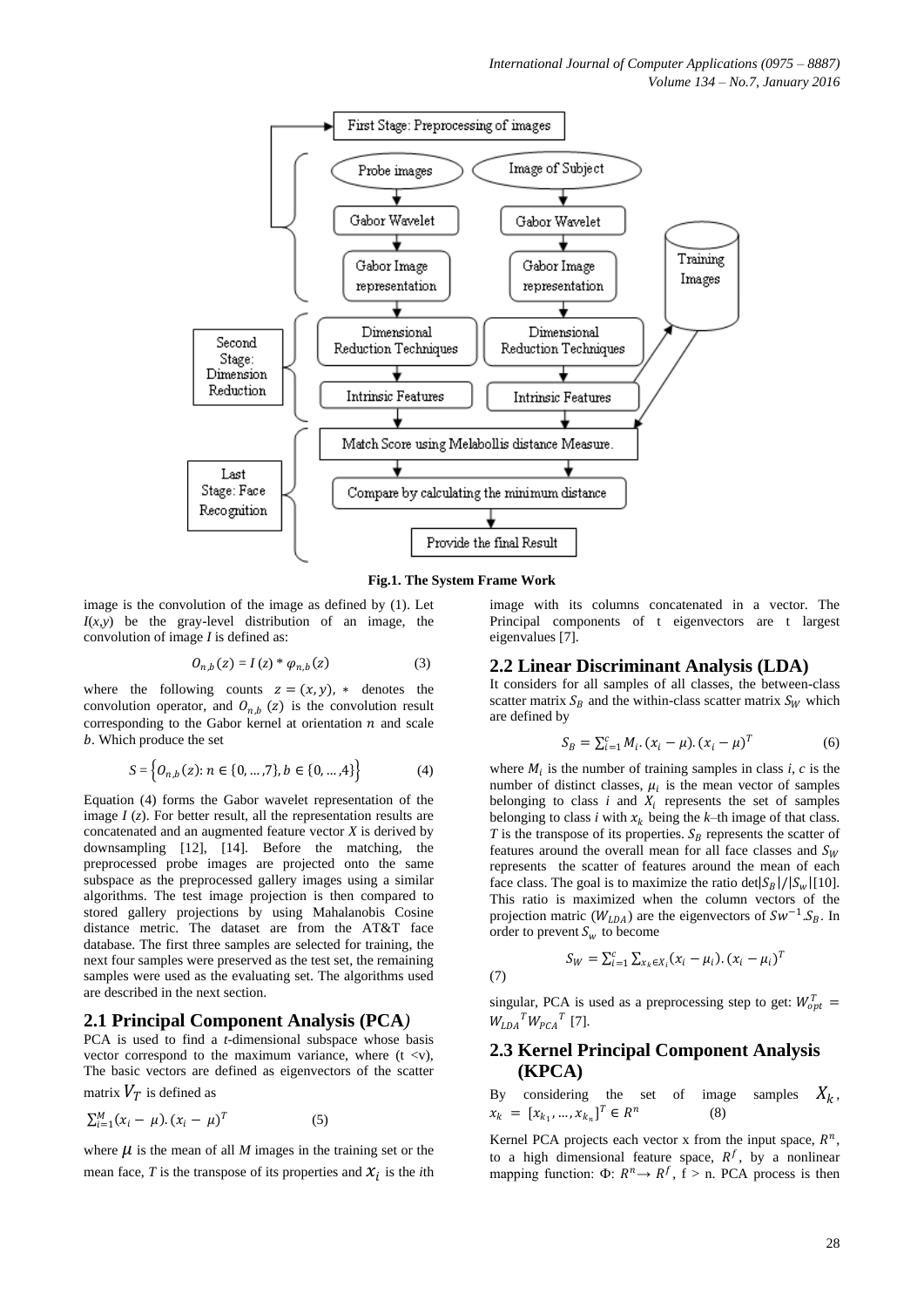carried out on the kernel subspaces by solving the corresponding eigenvalue problem:

$$
\lambda w^{\phi} = C^{\phi} w^{\phi} \tag{9}
$$

where  $C^{\Phi}$  is a covariance matrix. All solution  $w^{\Phi}$  with  $\lambda \neq 0$ lie in the span of  $\Phi(x_1),...,\Phi(x_m)$  [10].

#### **2.4 Kernel Fisher Analysis (KFA)**

KFA is performed using the similar procedure of KPCA except that Fisher Linear Discriminant (FLD) is considered instead of PCA after the transformation of the subspace to higher dimension. If  $x_k$  has the same value of equation (8), the same projection is performed on the vector x. to get the function  $\Phi: R^n \to R^f$ ,  $f > n$ . Let the projected samples  $\Phi(x)$  be centred in  $R^f$  and let the equations that use dot products be formulated for Fisher linear Discrimate Analysis (FLD) only. Assume the within-class and between-class scatter matrices be  $S_W^{\phi}$  and  $S_B^{\phi}$ , to apply FLD in kernel space, the solution to eigenvalues  $\lambda$  and eigenvectors  $w^{\phi}$  of

$$
S_W^{\phi} w^{\phi} = S_B^{\phi} w^{\phi} \tag{10}
$$

are derived by finding the eigenvectors corresponding to largest generalized eigenvalue. The kernel function is introduce defined by

$$
(k_{rs})_{tu} = k(x_{tr}, x_{us}) = \Phi(x_{tr}).\Phi(x_{us})
$$
 (11)

where there exists a *c*-class problem and a *r*-th sample of class *t* and the *s*-th sample of class *u* be  $x_{tr}$  and  $x_{us}$  respectively (where class *t* has  $l_t$  samples and class *u* has  $l_u$  samples). Then finally project  $\Phi(x)$  to a lower dimensional space spanned by the eigenvectors  $w^{\phi}$  in a way similar to Kernel PCA [14].

#### **3. MATCHING**

For the matching task, the Mahalinobis Cosine (MAHCOS) distance metric is used. This is because it is the most accurate and efficient in terms of verification, identification and robustness [15]. After transformations are completed, for two images *u* and *v* with corresponding projections *m* and *n* in Mahalinobis space, where *m* and *n* are two feature vectors transformed into Mahalinobis space, the Mahalinobis Cosine is [16]:

$$
S_{MahCosine}(u,v) = \cos(\Theta_{mn}) = \frac{|m||n|\cos(\Theta_{mn})}{|m||n|} = \frac{m.n}{|m||n|}
$$
 (12)

with an angle  $\Theta$  defined as the angle between the images after they have been projected into the recognition space as distance between projected images.

## **4. EVALUATION AND RESULTS.**

#### **4.1 Interpretation of Results**

Table 1 gives the detailed summary of the results. There are 400 images containing 10 different images of each person. 120 images are used for training, 160 images are used for testing, the remaining images serve as the evaluation sets. From the results, LDA outperformed other methods in most cases and have a very close recognition rate with KFA. Both LDA and KFA have the highest performance of 93.33 % from the CMC and ROC results when the evaluating set is used with Gabor. Their performance using CMC and ROC with Gabor with more test images is 91.88% and 93.13% respectively (i.e. when the test set is used). It is obvious that the KFA and LDA high performance is due to high number of classes of the images of the system (the database has a total of 40 between-class (matrices) and 10 within-class images). The results of the experiment show that incorporating Gabor

image representation increases the face recognition performance of all the algorithms. When more number of test images are used with the Gabor wavelets, there is a general reduction in performance of all the algorithms and there is more reduction when PCA based algorithms are used (PCA and KPCA) than the LDA based algorithms (LDA and KFA). For example with Gabor Wavelets, the ROC performance of both PCA and KPCA recognition rate for the evaluating set(which contain 120 probe images) are both 92.50% and they decrease to 63.13% and 56.88% when the test set (which contains 160 images) is used. With the use of Gabor Wavelets, LDA and KFA ROC performance are both 93.33% when the evaluating set is used and they just decrease to 91.88% and 93.13% when the test set is used. This shows that LDA based algorithms still perform better when the number of test/probe is increased. It can also be seen that KPCA perform worst having the highest error rates (2.68% with Gabor and 8.80% without Gabor). It also has the lowest recognition rate. It performs worse than PCA but only perform better than PCA (from the CMC results with Gabor on the evaluating set) when the Gabor filters is used. Overall the linear based algorithm still performs better than the nonlinear ones. The next section contain the conclusions drawn from the results obtained from the experiment.

# *4.1.1 The performance of the linear and nonlinear algorithms depends on some conditions. These are explained bellow:*

*4.1.1.1 The number of classes of a facial recognition system can affects the performance of the type of linear and nonlinear algorithm used. LDA (a linear algorithm) and KFA (a nonlinear algorithm) expressly provides best discrimination among classes.* 

*4.1.1.2 The preprocessing using Gabor filters increases the recognition rate of both the linear and nonlinear algorithms.* 

*4.1.1.3 When more test images are used after preprocessing with Gabor wavelets, there is reduction in recognition rate of all algorithms however the reduction is more for the PCA based algorithms than the LDA based ones. This shows that the increase in number of test images can affects recognition rate (of all the algorithms) negatively but the LDA based (classed based) algorithms are less affected than the PCA based ones.*

## *4.1.2 From the overall results the linear algorithms is better than the nonlinear ones.*

## **5. CONCLUSION**

The results show that the number of classes and test images of a facial recognition system can have an effect on the recognition rate of a particular algorithm used. Incorporating Gabor image representation with linear and nonlinear algorithms increases their recognition rate. Linear subspace techniques tend to perform better than the nonlinear linear ones from the result of the work carried out. The research will be of outmost importance to any organization that wishes to develop a facial recognition system and know which of the face recognition algorithms have a better recognition rate. This study will also be of immense benefit to prospective researchers who would like to undertake similar studies.

This work is able to compare linear and nonlinear face recognition algorithms produced. The research is only concern about 2D holistic face recognition algorithm. A new development can make use of 2D local based appearance face recognition algorithms using linear and nonlinear algorithms.